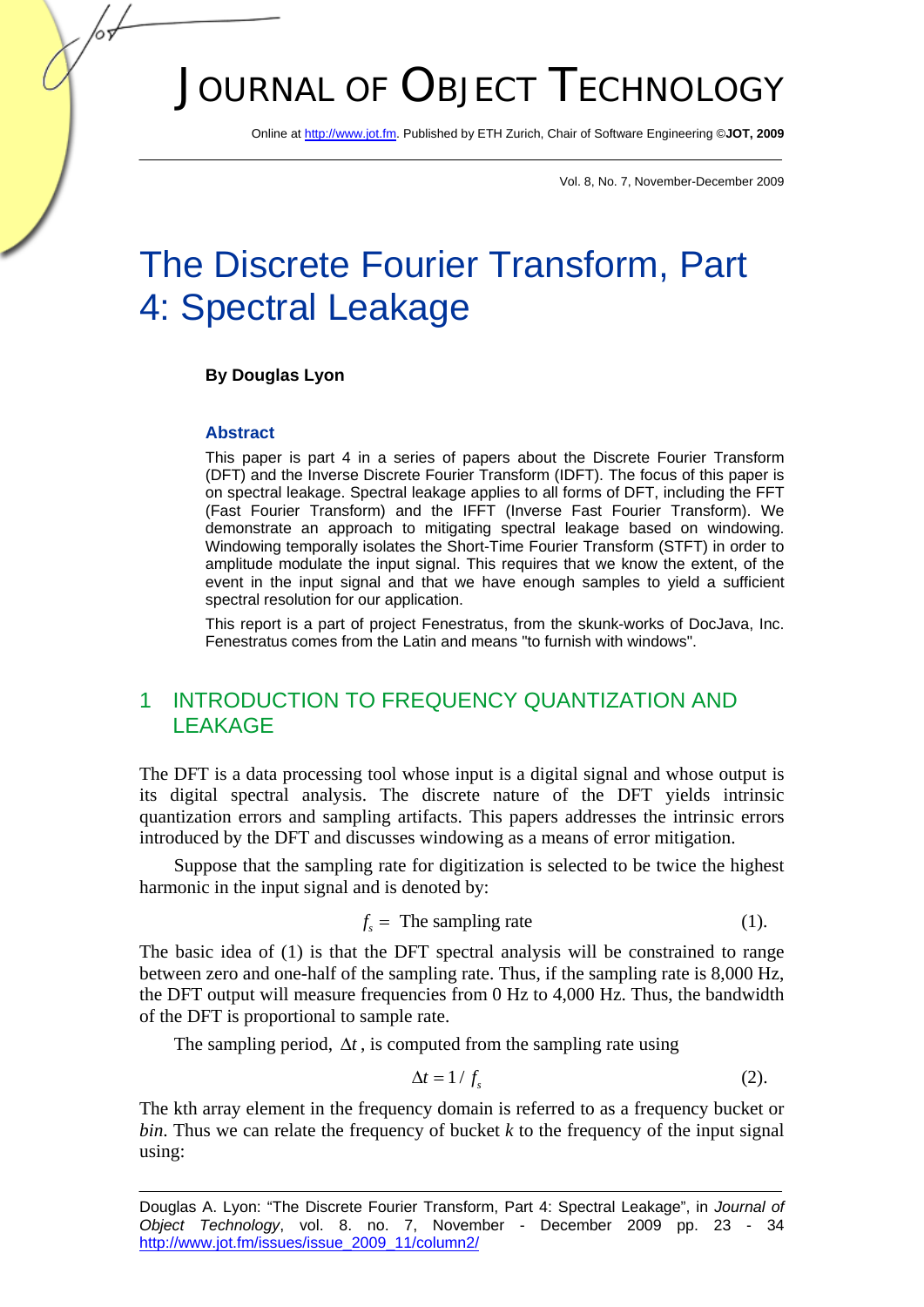$$
f_k = \frac{k}{N\Delta t}
$$
  
where  
 $k$  = bucket number  
 $N$  = number of samples  
 $f_k$  = frequency of bucket  $k$  (3).

Equation (3) can also be used to obtain the *frequency quantum.* The frequency quantum is the change in frequency that is represented by two sequential bucket numbers. For example, suppose that samples,  $N = 2048$ ,  $k = 1$  and the sample rate is 8000 Hz. Then frequency quantum is  $8000/2048 = 3.9$  Hz. For  $k = 0$ , we have a D.C. component that has zero Hz. Thus, the step between bucket 0 and bucket 1 represents a quantization in frequency.

The central point of the spectrum is given by  $N/2 = 2048/2 = 1024$ . By (3) we compute the highest frequency that may be represented by 2048 samples (with 8khz sampling rate) as  $(8000/2048) *1024 = 4000$  Hz. Also, we may solve for any sample using:

$$
k = Nf_k / f_s \tag{4}
$$

Equation (4) allows us to make two basic assertions about trade-offs in the DFT:

- 1. Frequency resolution is inversely proportional to sample rate, for a given number of samples.
- 2. For a given sample rate, frequency resolution is proportional to the number of samples.

The Heisenberg uncertainty principle states that certain pairs of physical properties cannot be known to arbitrary precision. In the case of quantum physics, the properties are position and momentum. In the case of the DFT, the properties are frequency and time. Thus, we need more samples (that is more time) to get better frequency precision. However, this causes our ability to localize the event (precision in time) to suffer. The converse is also true. As we try to isolate the event in time, the number of samples has declined and so has the precision in frequency. In fact, from (3) we can see that the frequency precision is proportional to the number of samples. Further, we can compute the frequency for any bucket.

For example, for a 400 Hz waveform we expect the maximum amplitude to occur at  $k = Nf_k / f_s = 2048 * 400 / 8000 = 102.4$ . Each bucket corresponds to a frequency, not a range of frequencies. And a bucket number is always an integer. How can the DFT represent energy at  $k = 102.4$ ? The answer is that the energy *leaks* between buckets *k*=102, and 103 and thus the name *spectral leakage*.

The problem with spectral leakage is that it is different for different frequencies. For example, at 390.625 Hz, *k* = 2048\*390.625/8000 = 100, *exactly*. Thus, there is no spectral leakage for some frequencies, where there may be a great deal of spectral leakage for others. This is the frequency-domain rationale for spectral leakage.

The time-domain rationale for spectral leakage is that, for a waveform that is not periodic in time, the temporal effect of the sample window becomes visible in the Fourier transform [Walker]. Further, if an input signal is finite and the window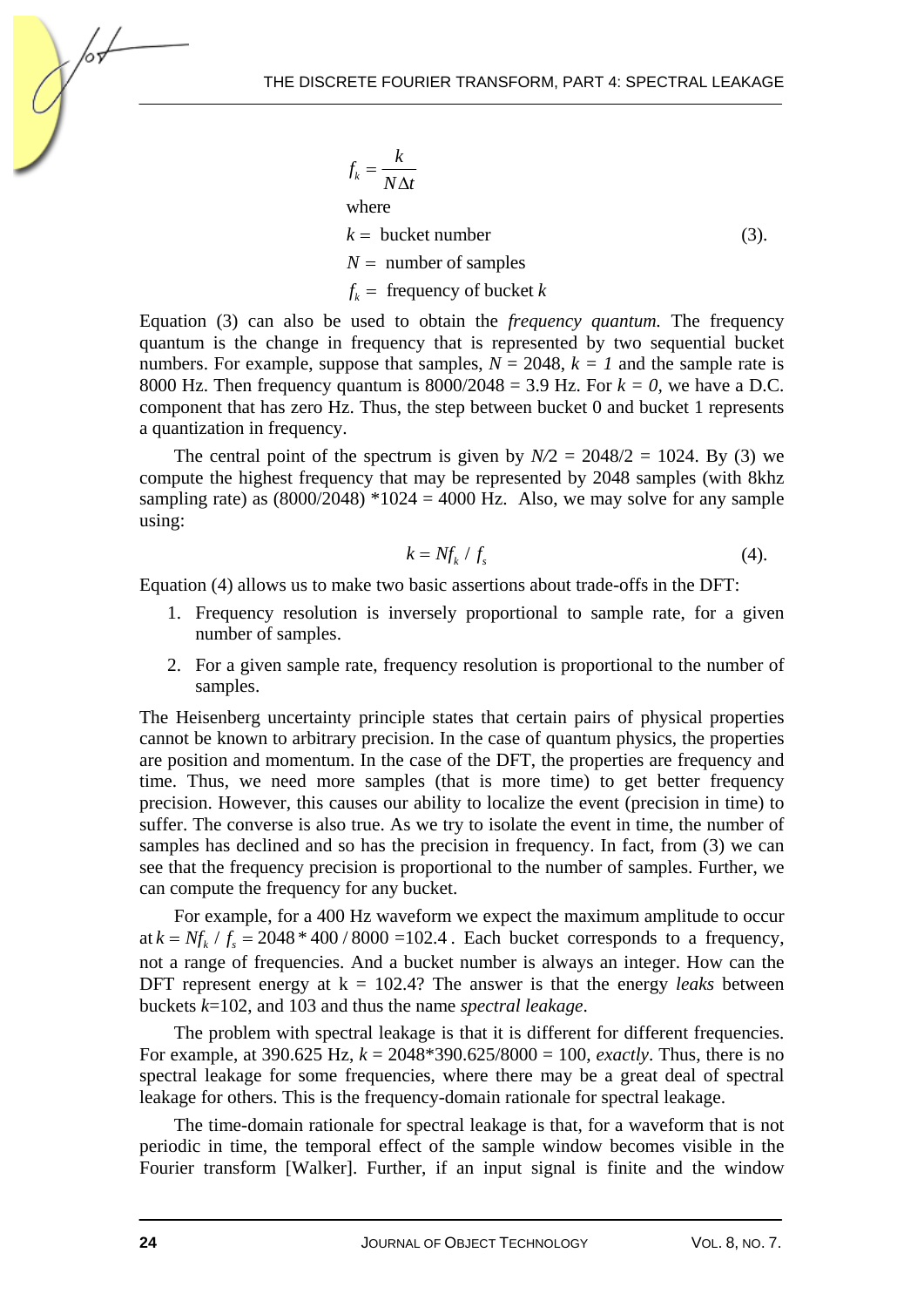surrounding the input signal is rectangular then the Fourier transform of the rectangular window is given by the *sinc function*: sinc  $x = \frac{\sin(x)}{x}$ .

#### 2 WINDOWING

"Windowing" amplitude modulates the input signal so that the spectral leakage is evened out (spreading on-bucket signals more and off-bucket signals less). Thus, windowing reduces the amplitude of the samples at the beginning and end of the window, altering leakage. Windowing is implemented by multiplying the input signal with a *windowing function*. An input signal can be of any number of dimensions and can be complex. For complex-values a complex multiplication is required. For the purpose of simplicity, we assume that the input signal is 1D and real-valued.

Windowing functions are also called *tapering* functions or *apodization* functions. Apodization is from the Greek and literally means, ... removing the feet". It is the technical term for changing the shape of a signal by the use of a function that has a zero-value outside of a selected interval. It involves using a tapering function to smooth out the transitions.

There are many common windowing functions. For example, the Hann filter (also called the hanning filter) is named after the Vienese metrologist, Julius Ferdinand von Hann (1839-1921). The Hann window is given by:

$$
w_j = \frac{1}{2} \left[ 1 - \cos\left(\frac{2\pi j}{N - 1}\right) \right] \quad j \in [0...N - 1]
$$
 (5)

The window falls off at -18 dB per octave. Figure 1 shows the Hann window.



Figure 1. The Hann window

The following code graphs the Hann window: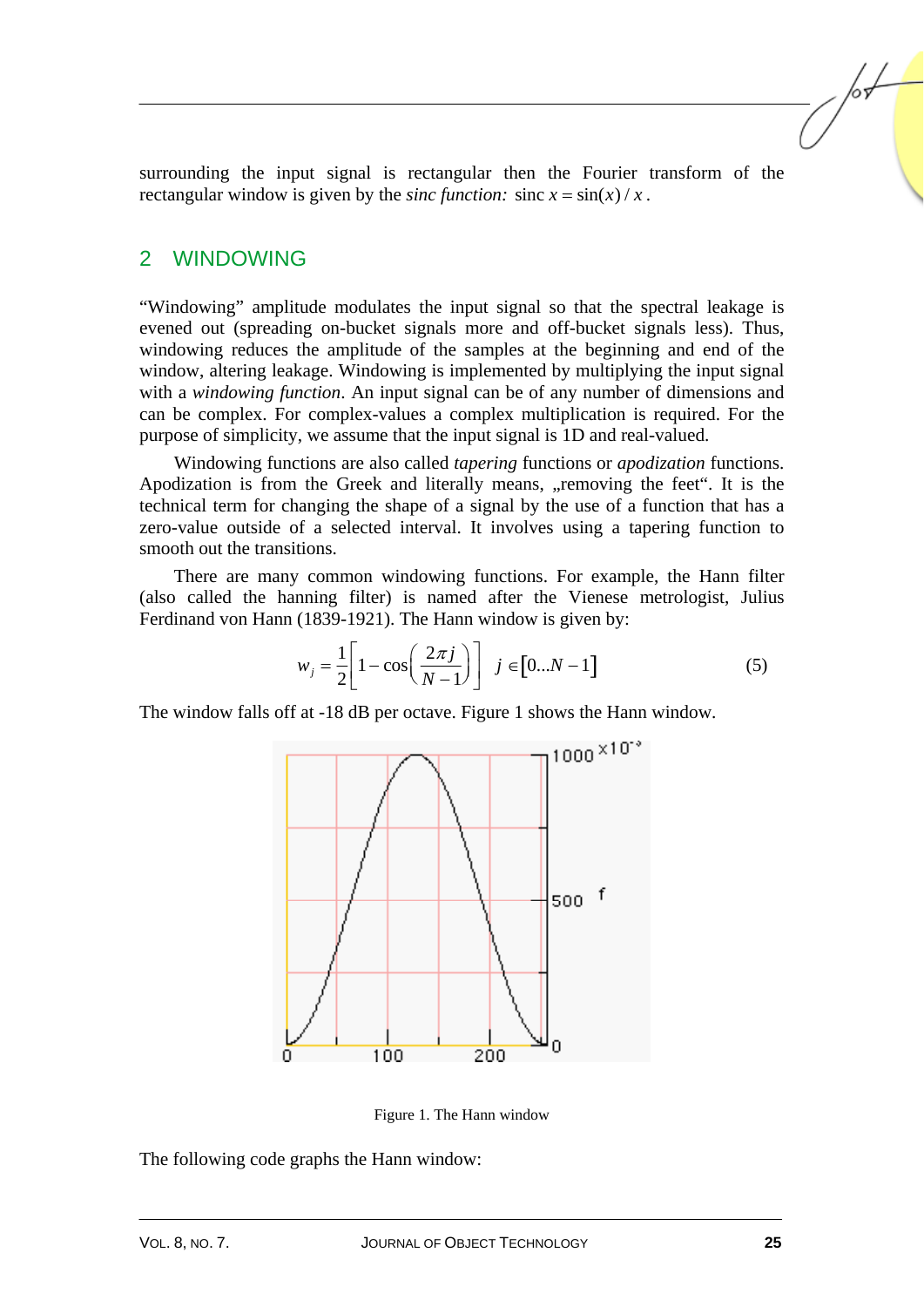```
public void makeHann() { 
  double window[]; 
      window = makethann(256);
       Graph.graph(window, 
                                 "The Hanning window","f"); 
  }
```
The method returns an array of double.

```
 public double[] makeHann(int n) { 
     double window[] = new double[n];
     double arg = 2.0 * Math.PI / (n - 1);for (int i = 0; i < ni; i++)window[i] = 0.5 - 0.5 * Math.cos(arg*i);
      return window; 
}
```
To apply the window to the samples, we have devised a *windowArray* method:

```
public void multHann() { 
     double[] r_d = getTruncatedDoubleData();
     double[] window = makeHanning(r_d.length);
     windowAudio(r d, window, "Hann");
  } 
  public void windowArray(double window[],double r_d[]) { 
     for (int i = 0; i < window.length; i++) {
            r_d[i] *= window[i];
      } 
  }
```
The primary difference between one window and the next is the way it tapers off at the ends of the samples. One window, called the *Bartlett* window, is a linear window that is described by:

$$
w_{j} = \begin{cases} \frac{2j}{N-1} & j \in \left[0...\frac{N-1}{2}\right] \\ 2-\frac{2j}{N-1} & j \in \left[\frac{N-1}{2}...N-1\right] \end{cases}
$$
(6)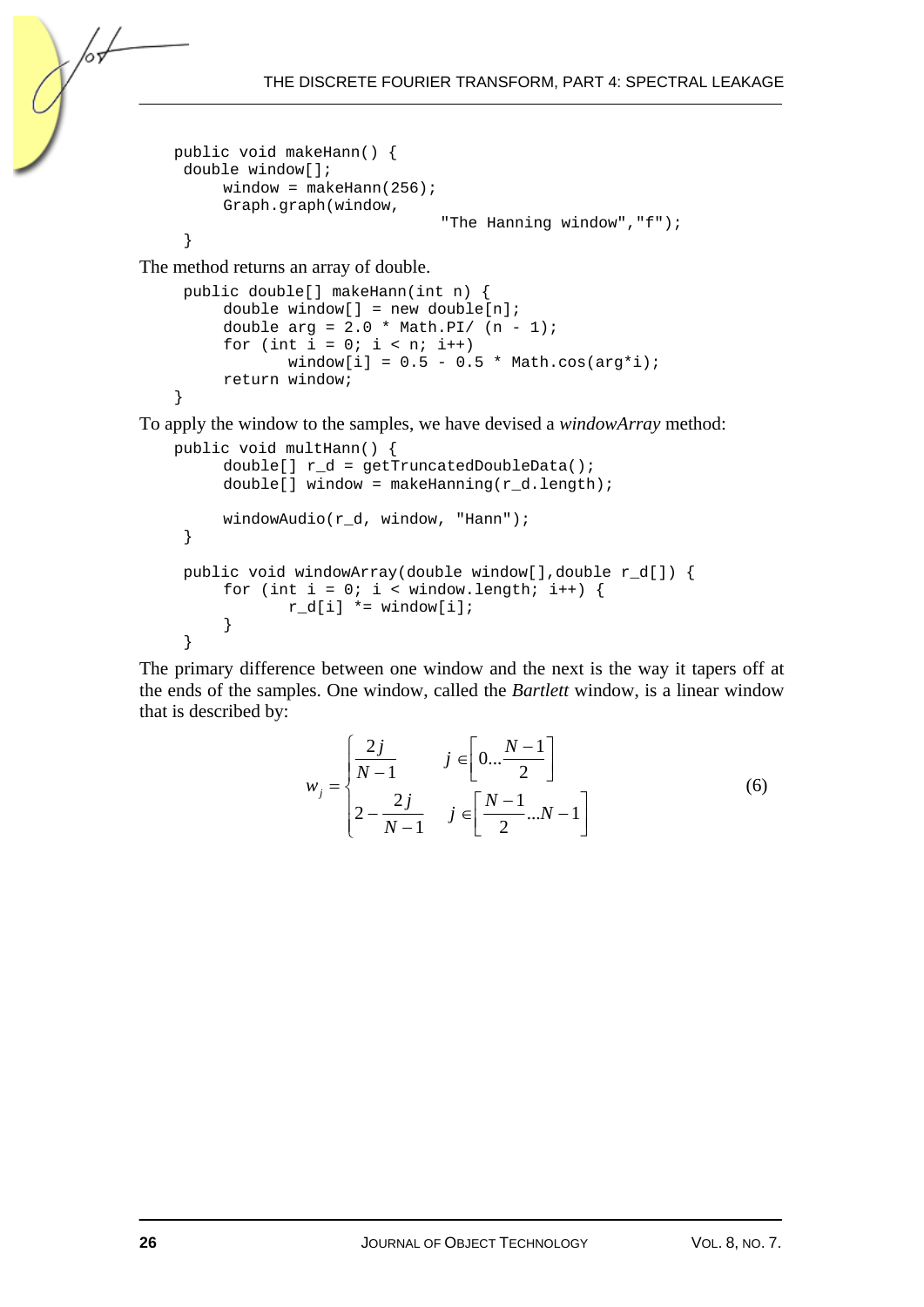

Figure 2. The Bartlett Window

Figure 2 shows a graph of a Bartlett window [Bartlett]. The Bartlett window is computed using:

```
public double[] makeBartlett(int n) { 
     double window[] = new double[n];
     double a = 2.0 / (n - 1);
     for (int i = 0; i < n/2; i++)
            window[i] = i * a;
     for (int i = n/2; i < n; i++)window[i] = 2.0 - i * a;
      return window; 
  }
```
## 3 A VANITY WINDOW

In this section I create a window, just for fun. Lets call it the *Lyon window*, first described in [Lyon 1997]. Suppose we start with constraints on a window, then use these constraints to create a polynomial. We propose a window that is zero at the sample end-points and also has zero first and second derivatives at the end-points and the center. Such a window may be formulated with two fifth-order polynomials (two quintics). We present some Maple code for deriving a quintic-based window.

Maple is a symbolic manipulator that can help with some math problems. In Maple, we let dy and ddy be the first and second derivatives of the polynomial with respect to the dilation parameter u. The dilation parameter will be varied between zero and one, inclusive. The amplitude of the qunitic will vary from y0 to y1. Maple's optimize routine can output a procedure for computing quintics in minimum CPU time. What follows is a Maple procedure for generating the Lyon window. See [Lyon 91] for an application of the quintic to maneuvering.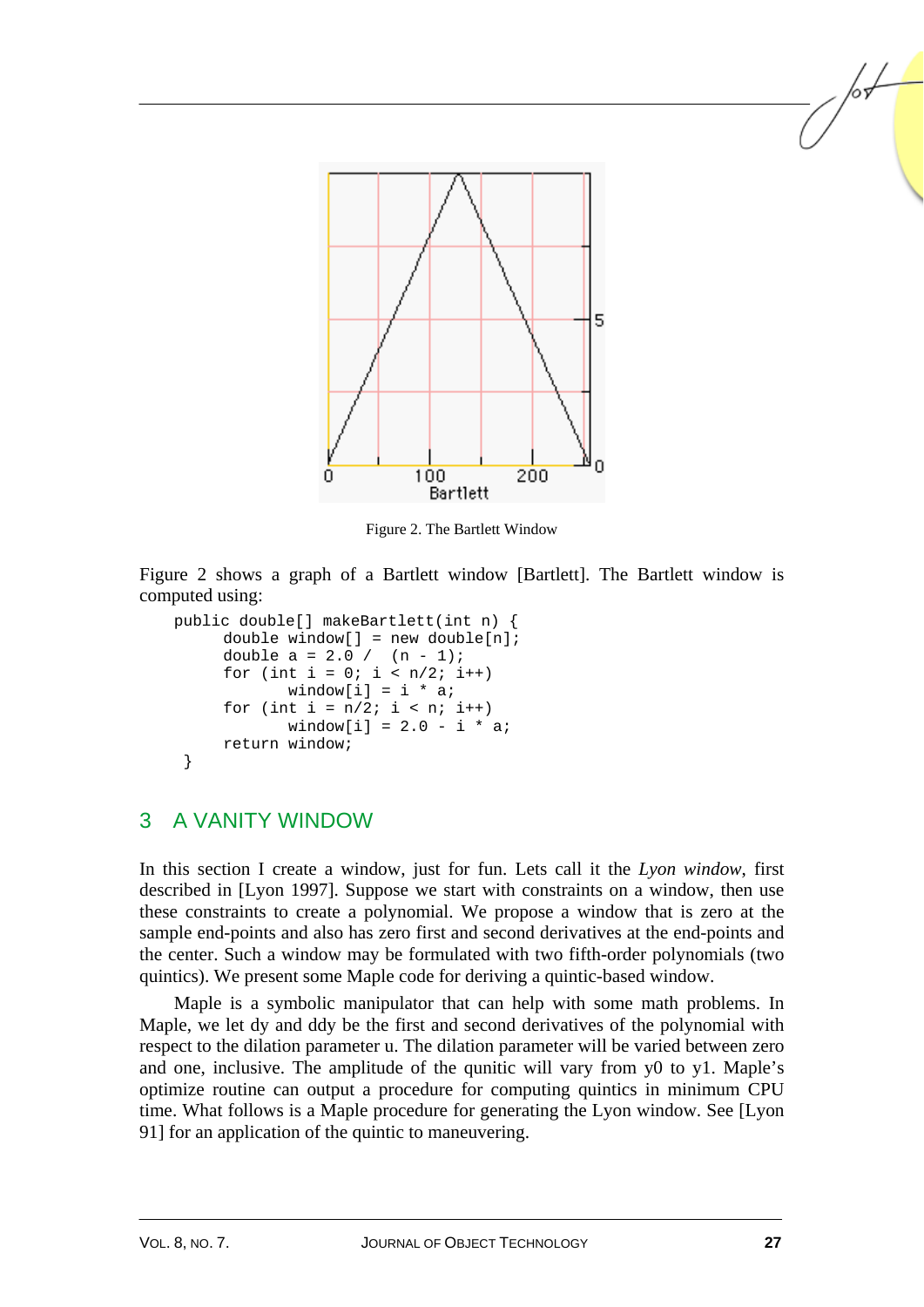```
restart;y:=a5*u^5+a4*u^4+a3*u^3+a2*u^2+a1*u+a0: 
> dy := diff(y, u):
> ddy:=diff(dy,u): 
> a0 := y0:
> a1:=solve(y1=subs(u=1,y),a1): 
> a2 := solve(0 = subs( u = 0, dy), a2):
> a3:=solve(0=subs(u=1,dy),a3): 
> a4:=solve(0=subs(u=0,ddy),a4): 
> a5:=solve(0=subs(u=1,ddy),a5): 
> readlib(C): 
> C(y,optimized); 
      t2 = u * u;
      t3 = t2*t2;t11 = (6.0*y1-6.0*y0)*t3*u+(-15.0*y1+15.0*y0)*t3+(10.0*y1-10.0*y0)*t2*u+y0;
```
We compute the quintic using:

/or

```
public double y5(double y0, double y1, double u) { 
     double t2 = u^*u;
     double t3 = t2*t2;
      return 
             (6 * y1 - 6 * y0) * t3 * u +(-15 * y1 + 15 * y0) * t3 +(10 * y1 - 10 * y0) * t2 * u + y0; }
```
The equations for the Lyon window is given by:

$$
w_{j} = \begin{cases} 6u^{5} - 15u^{4} + 10u^{3} & u = \frac{2j}{N-1}, j \in \left[0... \frac{N-1}{2}\right] \\ -6u^{5} + 15u^{4} - 10u^{3} + 1 & u = \frac{2j+1-N}{N-1}, j \in \left[\frac{N-1}{2}...N-1\right] \end{cases}
$$
(7)

The easier way to compute the dilation parameter,  $u$ , is by incrementing it by  $2/N$  as in:

```
 public double[] makeLyon(int n) { 
    double window[] = new double[n];
    double u = 0.0;
     double du = 2.0/n; 
    for (int i = 0; i < n/2; i++) {
            window[i] = y5(0, 1.0, u);u += du;
     } 
    u=0;for (int i = n/2; i < n; i++) {
            window[i] = y5(1.0, 0.0, u);u += du;
     } 
     return window; 
 }
```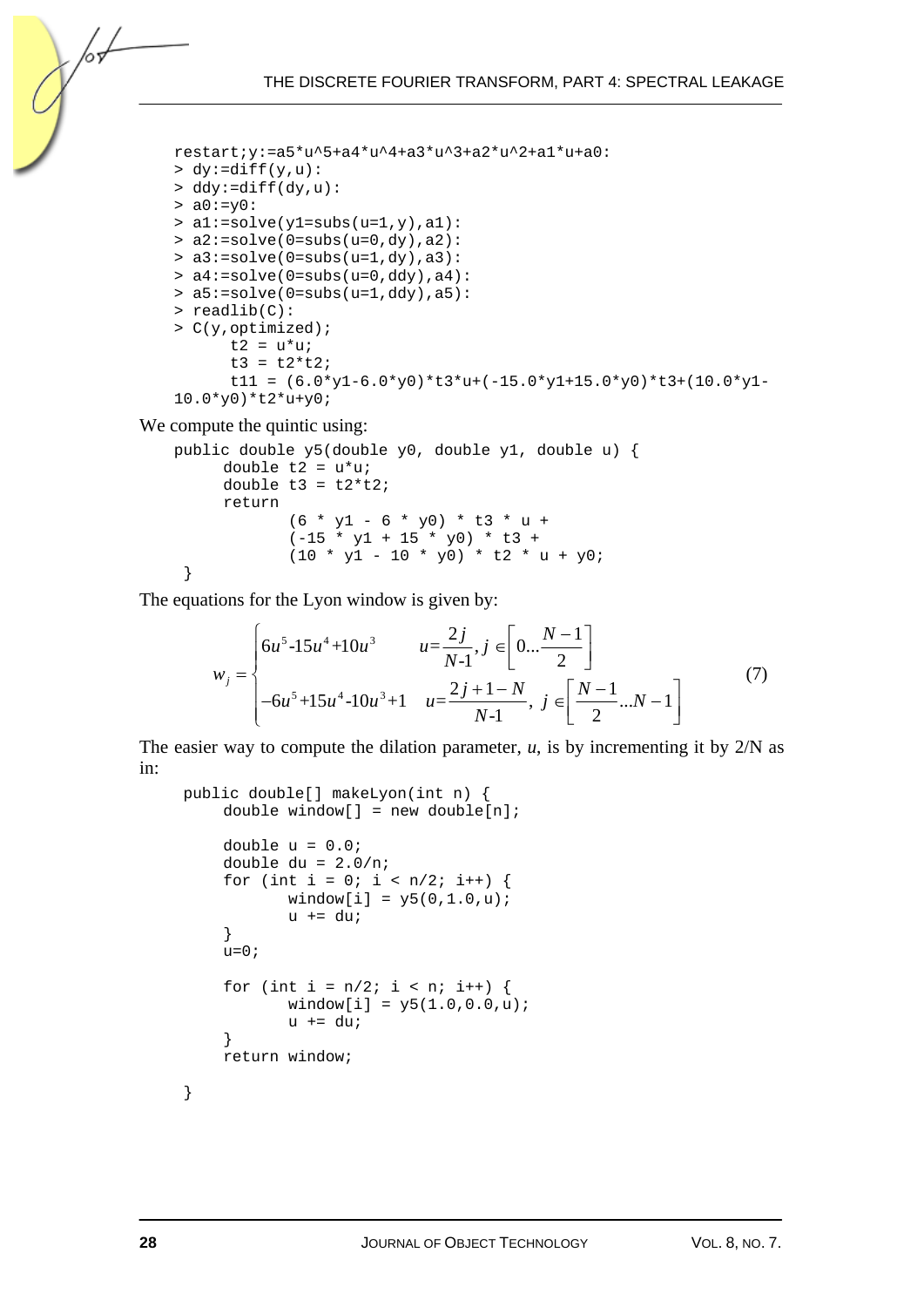

Figure 3. The Lyon and Hann windows compared

The Lyon and Hann windows are shown in Figure 3. The Lyon window has a flat head (in German, they say "flachem Kopf"), increasing the number of unattentuated samples at the centroid of the event. The flachem kopf windows have zero first and second derivatives at their extrema, thus reducing distortion and "clicks".

### 4 THE HI-PASS FILTER

One very simple way to design a hi-pass filter is to take an FFT on the input samples, then multiply the spectrum by the filter envelope. For example, to make a hi-pass filter, we may zero out the low frequencies using a rectangular pass-band function, like the one shown in Figure 4.



Figure 4. A passband shown spectral harmonics to admit the PSD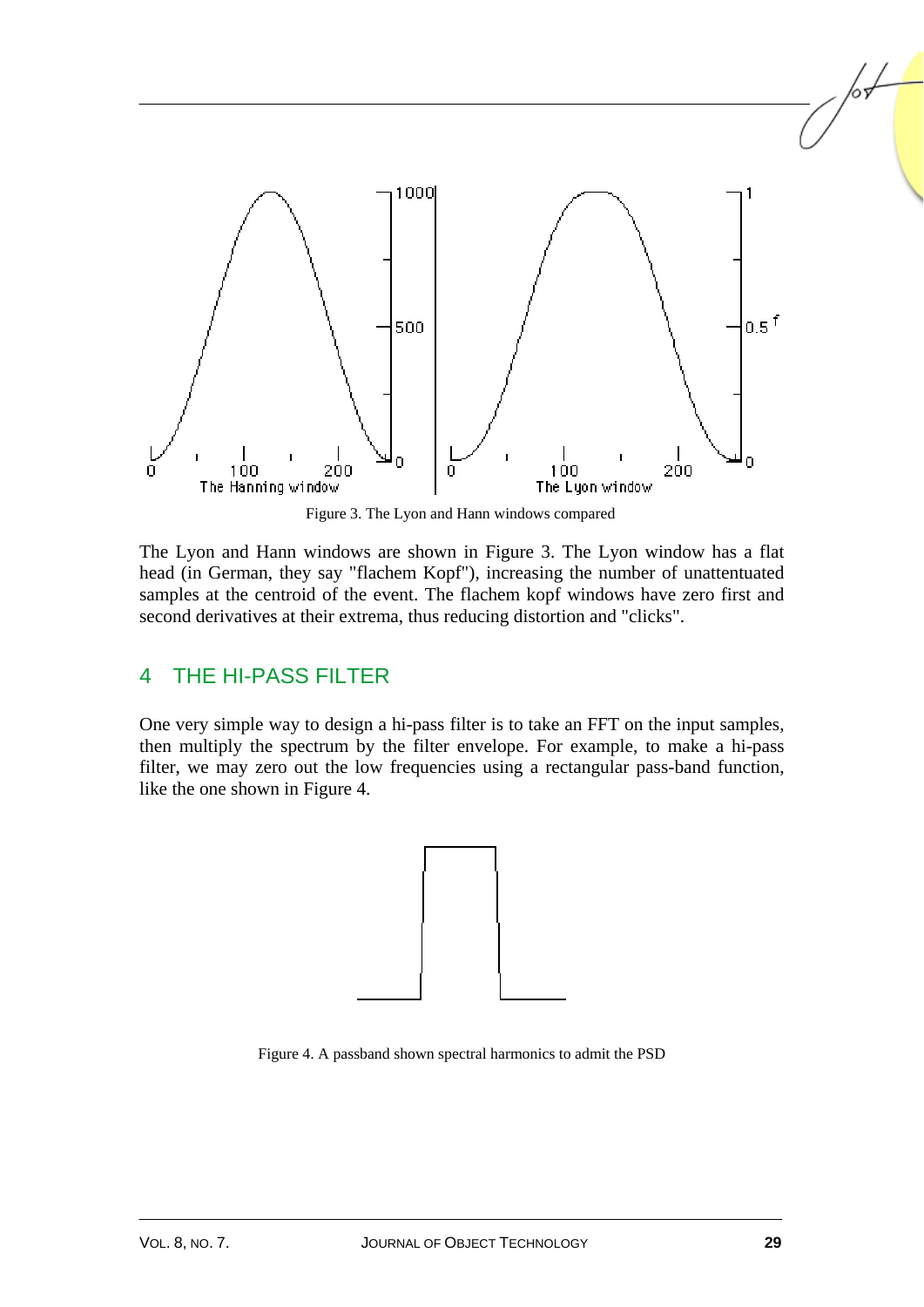

Figure 5. The Saw wave and its PSD



Figure 6. The Hi-pass filtered Saw wave and its PSD

For the PSD depicted in this chapter, the higher frequencies are toward the center of the graph. For the determination of the performance of the various windows, we follow [Embree] and plot the windowed waveform along side the log (in dB) of the PSD. We use the dB log and zoom into the first 200 samples of the PSD to make smaller details clear. We compute the graph using:

```
public void graphPSD() { 
      double psd[] = fftInstance.computePSD(); 
      double shortPsd[] = new double[200]; 
     for (int i =0 ; i < shortPsd.length; i++) {
      shortPsd[i] = 10*Math.log(Math.sqrt(psd[i])); 
 } 
      Graph.graph(shortPsd, "spectral mag","a dB"); 
  }
```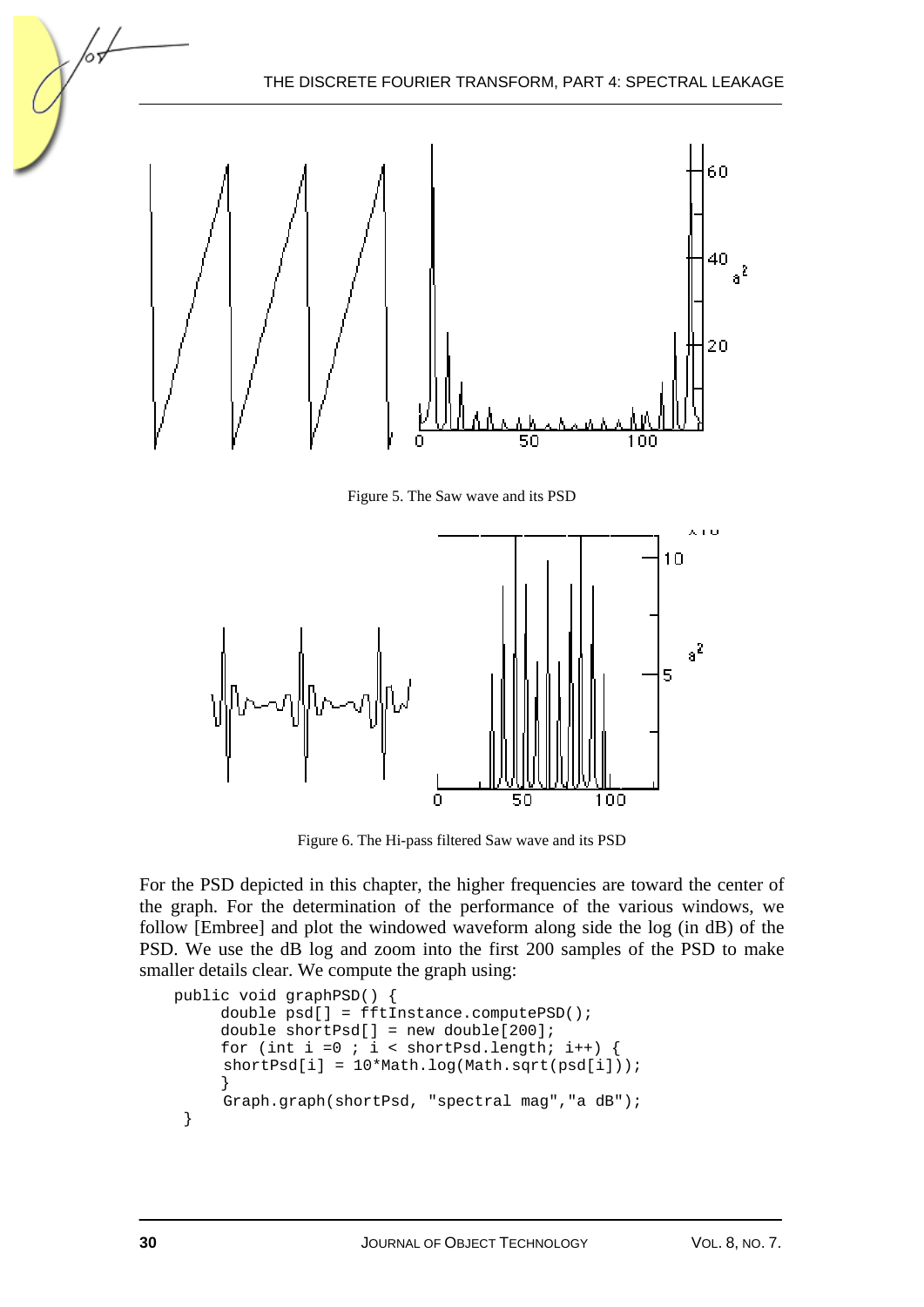

Figure 7. A Rectangular window and spectral dB log.

Figure 7 shows a sine wave with a rectangular window. The sine wave is 400 Hz with 8000 Hz sampling. This is often expressed as a relative frequency of 400/8000 = 0.05.

Figure 8 shown the Hann window with the spectral log magnitude.



Figure 8. The Hann windowed data with the FFT result.

The triangular windowed input of the Bartlett window is shown in Figure 9, along with the PSD.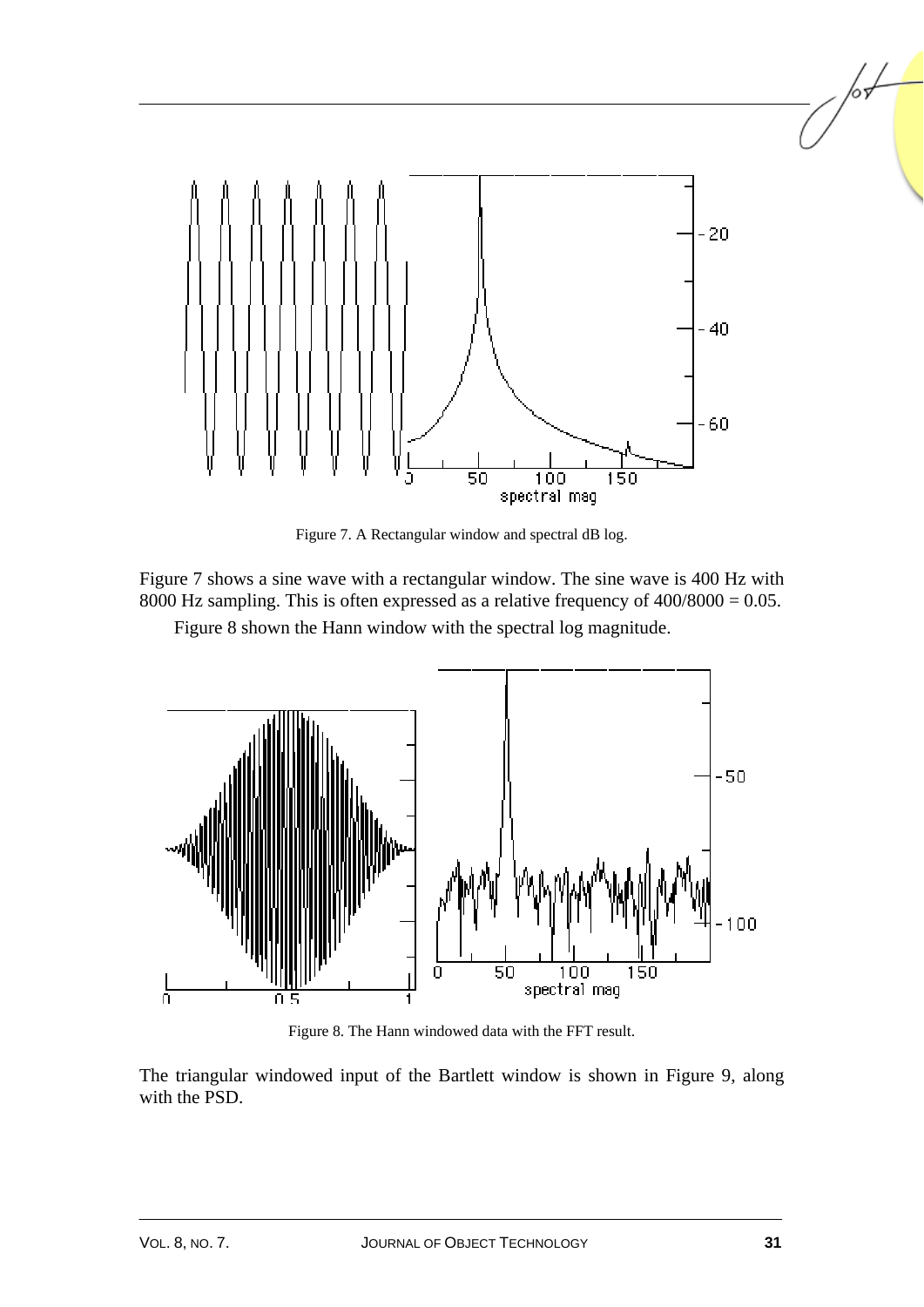

Figure 9. The Bartlett windowed data and the PSD



Figure 10. The Lyon window and PSD

Figures 9 and 10 show that the Lyon window has somewhat better side lobe performance than the Bartlett window (lower spectral leakage). The main lobe in the Lyon window is narrower than the Bartlett window (lower noise bandwidth).

Figure 11 shows the spectra for the Lyon and Hann windows on the left and right, for comparison.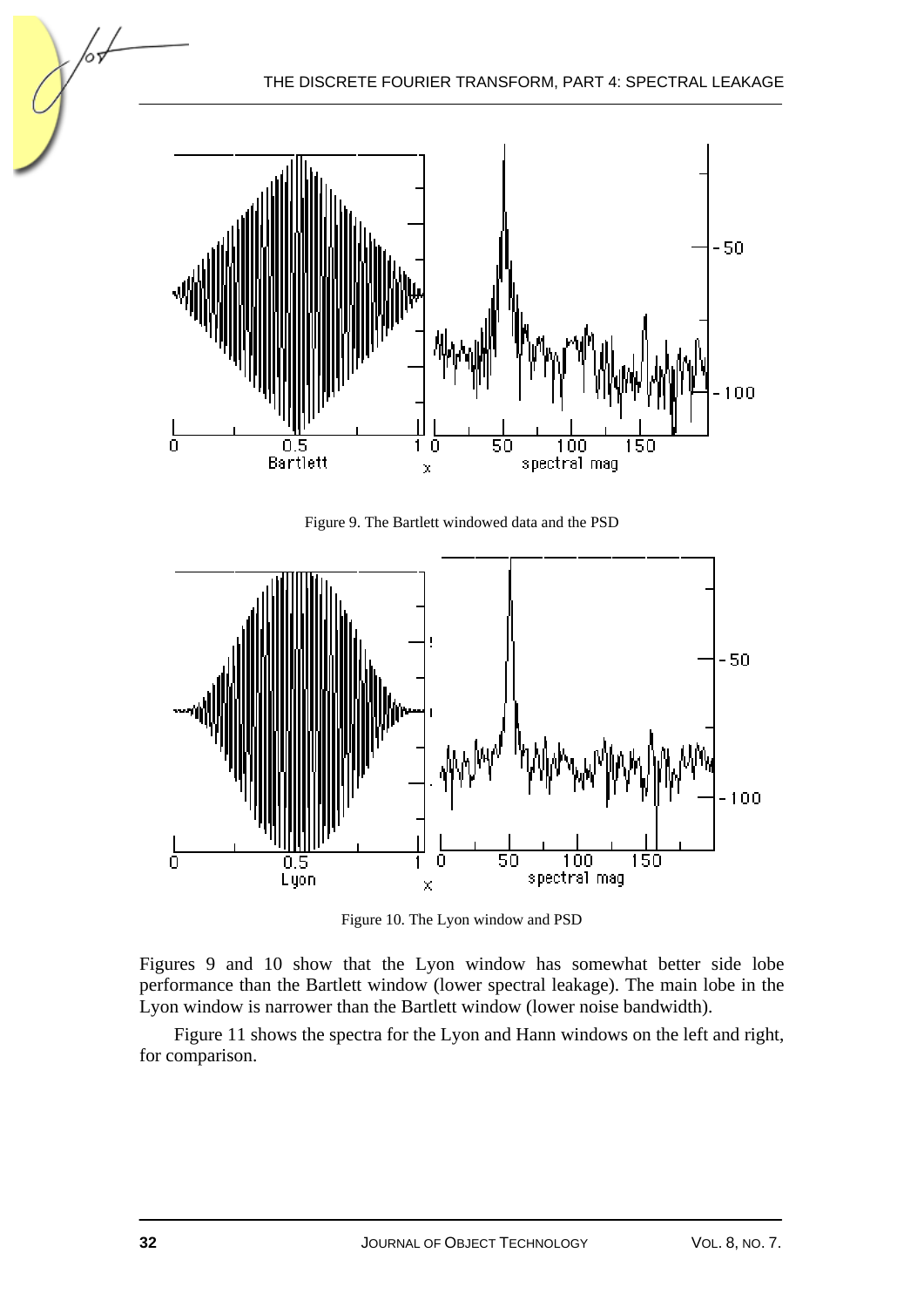

Figure 11. Spectra of Lyon vs. Hann windows

The Lyon and Hann windows appear to be spectrally close. The Lyon window appears to have a few dB better side lobe performance over the Hann window. The main lobe is slightly wider, however, and so has a slightly larger equivalent noise bandwidth [Mitra].

### 5 SUMMARY

We have seen windowing implemented as the amplitude modulation of a signal by using a finite duration function. The primary goal of windowing is to force the resulting signal to be zero outside of the window range, controlling the transition so that it is not too abrupt.

The derivation of the Lyon window, using Maple, was shown in [Lyon 1997]. In the past the quintic was viewed as a curvature controlled trajectory for maneuvering a car [Lyon 90]. We make no claim as to the suitability of the Lyon window for signal processing since the window has not been thoroughly investigated and this poses a topic of future research.

There are several figures of merit for the various windows. These are explored in detail by [Harris]. While there is a compelling argument for making using of a figure of merit to select a window, there is an equally compelling argument that the figure of merit itself may be arbitrary. The question of which figure of merit to use is left open.